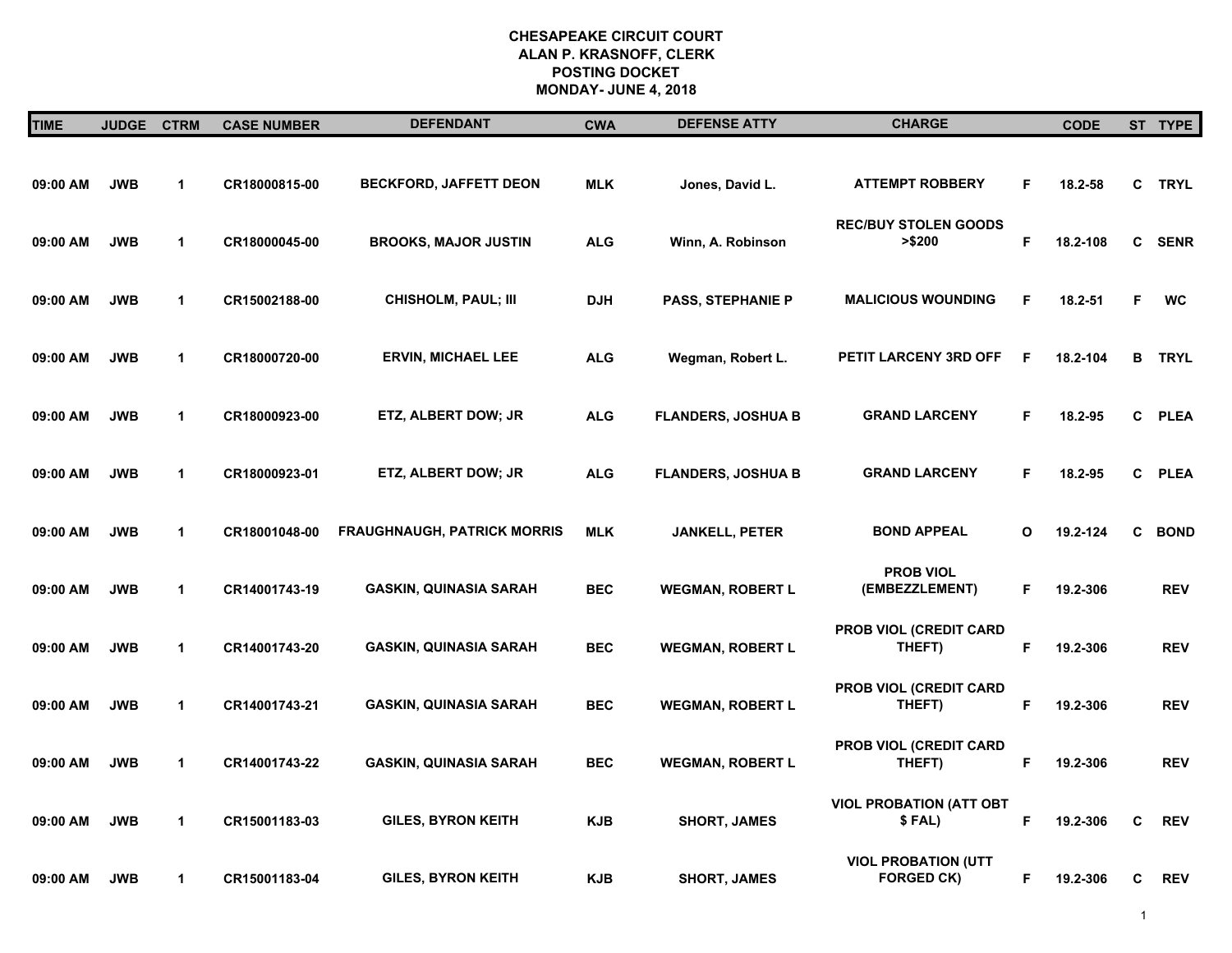| <b>TIME</b> | <b>JUDGE</b> | <b>CTRM</b>  | <b>CASE NUMBER</b> | <b>DEFENDANT</b>                   | <b>CWA</b> | <b>DEFENSE ATTY</b>       | <b>CHARGE</b>                               |             | <b>CODE</b> |   | ST TYPE       |
|-------------|--------------|--------------|--------------------|------------------------------------|------------|---------------------------|---------------------------------------------|-------------|-------------|---|---------------|
| 09:00 AM    | <b>JWB</b>   | $\mathbf{1}$ | CR14001234-00      | JOHNS, JONATHAN                    | <b>MLK</b> | <b>PASS, STEPHANIE P</b>  | <b>POSSESS HEROIN</b>                       | F           | 18.2-250    | F | <b>WC</b>     |
| 09:00 AM    | <b>JWB</b>   | 1            | CR17002288-02      | JOHNSON, TIMOTHY DARYL; JR         | <b>MLK</b> | Jones, David L.           | DWI 2ND (ACC)                               | Μ           | B.18.2-266  |   | <b>B</b> SENR |
| 09:00 AM    | <b>JWB</b>   | $\mathbf 1$  | CR17002288-00      | JOHNSON, TIMOTHY DARYLE; JR        | <b>MLK</b> | Jones, David L.           | <b>POSSESS HYDRODOCONE</b>                  | F           | 18.2-250    |   | <b>B</b> SENR |
| 09:00 AM    | <b>JWB</b>   | $\mathbf{1}$ | CR17002288-01      | <b>JOHNSON, TIMOTHY DARYLE; JR</b> | <b>MLK</b> | Jones, David L.           | <b>POSSESS AMPHETAMINE</b>                  | F           | 18.2-250    |   | <b>B</b> SENR |
| 09:00 AM    | <b>JWB</b>   | $\mathbf{1}$ | CR06A01725-01      | <b>JONES, TERRY WENDELL; JR</b>    | <b>BW</b>  | <b>WEGMAN, ROBERT</b>     | <b>PROB VIOL (GRAND</b><br><b>LARCENY)</b>  | F           | 19.2-306    | C | <b>REV</b>    |
| 09:00 AM    | <b>JWB</b>   | $\mathbf 1$  | CR11000952-03      | <b>MILLS, RACHAEL LEE</b>          | <b>MLK</b> | <b>SHORT, JAMES E</b>     | <b>PROB VIOL (REC CARE OF</b><br>CHILD)     | F.          | 19.2-306    | C | <b>REV</b>    |
| 09:00 AM    | <b>JWB</b>   | $\mathbf{1}$ | CR17000405-05      | <b>MINOR, DEONTRE DOMINIC</b>      | <b>ALG</b> | <b>JOHNSON, JERRELL R</b> | <b>PROB VIOL (IDENTITY</b><br><b>FRAUD)</b> | F.          | 19.2-306    | C | <b>BOND</b>   |
| 09:00 AM    | <b>JWB</b>   | $\mathbf 1$  | CR17000405-06      | <b>MINOR, DEONTRE DOMINIC</b>      | <b>ALG</b> | <b>JOHNSON, JERRELL R</b> | PROB VIOL (OBT MON/FAL<br>PRET)             | F           | 19.2-306    |   | C BOND        |
| 09:00 AM    | <b>JWB</b>   | 1            | CR18000675-00      | MITCHELL, CHRISTOPHER DALE;<br>JR  | <b>ALG</b> | HOLDER, WILLIAM JOSHUA    | <b>PETIT LARCENY, 3RD+OFF</b>               | F           | 18.2-96     |   | <b>B</b> PLEA |
| 09:00 AM    | <b>JWB</b>   | $\mathbf 1$  | CR14000778-03      | <b>OLIVE, JAMIE KAYE</b>           | <b>MLK</b> | <b>SHORT, JAMES E</b>     | <b>PROB VIOL</b><br>(CONCEALMENT)           | F           | 19.2-306    | C | <b>REV</b>    |
| 09:00 AM    | <b>JWB</b>   | $\mathbf{1}$ | CR17000398-00      | <b>OLIVE, JAMIE KAYE</b>           | <b>MLK</b> | <b>WENTWORTH, RACHEL</b>  | <b>POSSESS COCAINE</b>                      | F           | 18.2-250    | C | DD            |
| 09:00 AM    | <b>JWB</b>   | $\mathbf{1}$ | CR10001053-02      | <b>RIDDICK, PAUL LEE</b>           | <b>KJB</b> |                           | PROB VIOL (HABITUAL<br><b>OFFENDER</b> )    | $\mathsf F$ | 19.2-306    |   | C BOND        |
| 09:00 AM    | <b>JWB</b>   | $\mathbf{1}$ | CR10001053-03      | <b>RIDDICK, PAUL LEE</b>           | <b>KJB</b> |                           | <b>PROB VIOL (PWID COCAINE) F</b>           |             | 19.2-306    |   | C BOND        |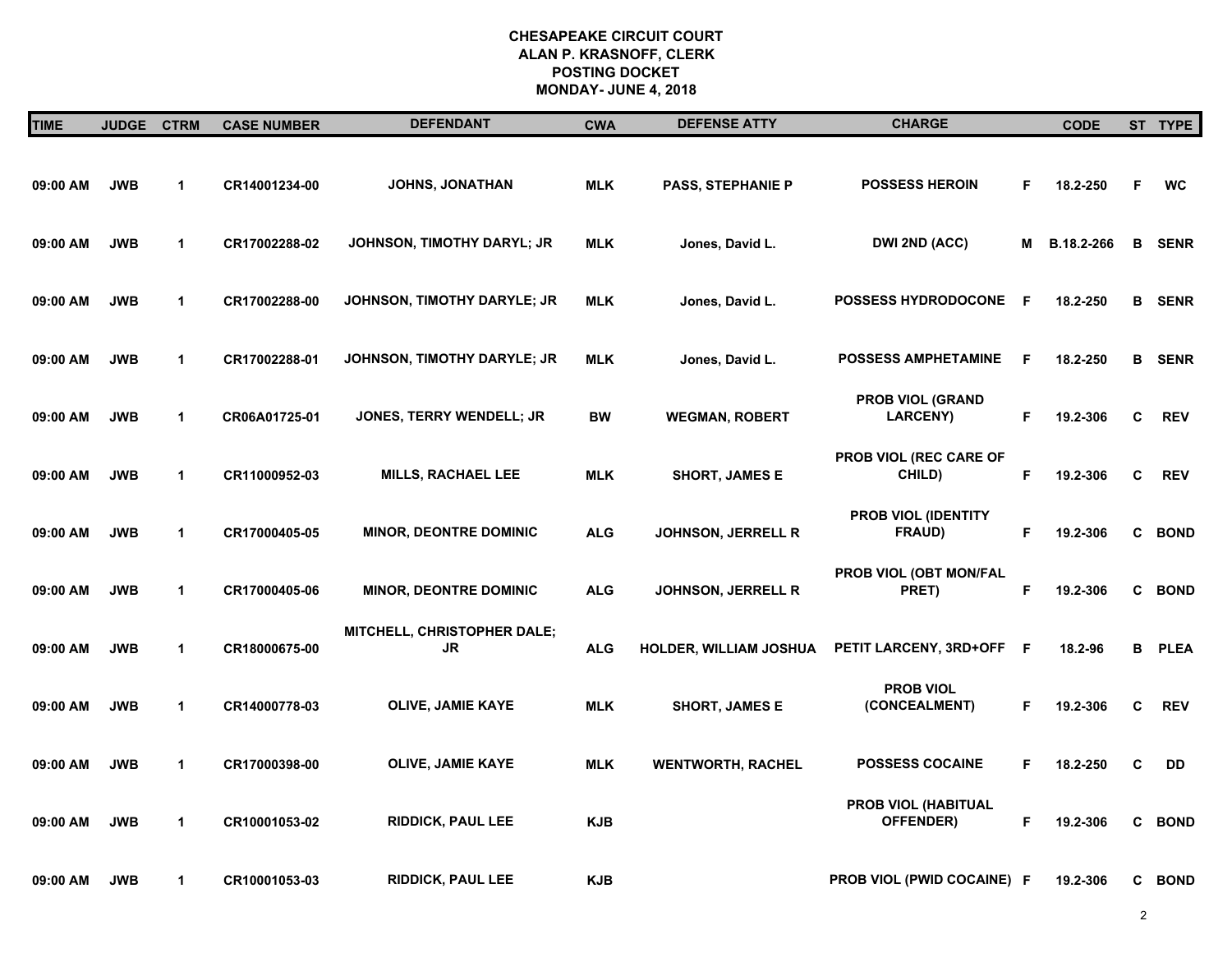| <b>TIME</b>         | <b>JUDGE</b>             | <b>CTRM</b>  | <b>CASE NUMBER</b>             | <b>DEFENDANT</b>                                       | <b>CWA</b> | <b>DEFENSE ATTY</b>                        | <b>CHARGE</b>                                                                          |          | <b>CODE</b>            |        | ST TYPE                  |
|---------------------|--------------------------|--------------|--------------------------------|--------------------------------------------------------|------------|--------------------------------------------|----------------------------------------------------------------------------------------|----------|------------------------|--------|--------------------------|
| 09:00 AM            | <b>JWB</b>               | $\mathbf{1}$ | CR18000727-00                  | SUOZZI, MICHAEL VITO                                   | <b>BW</b>  | Jankell, Peter J.                          | PETIT LARCENY 3RD<br><b>OFFENSE</b>                                                    | F        | 18.2-104               | C.     | <b>TRYL</b>              |
| 09:00 AM            | <b>JWB</b>               | $\mathbf 1$  | CR18000727-01                  | SUOZZI, MICHAEL VITO                                   | <b>BW</b>  | Jankell, Peter J.                          | PETIT LARCENY 3RD<br><b>OFFENSE</b>                                                    | F.       | 18.2-104               | C.     | <b>TRYL</b>              |
| 09:00 AM            | <b>JWB</b>               | $\mathbf{1}$ | CR18000727-02                  | SUOZZI, MICHAEL VITO                                   | <b>BW</b>  | JANKELL, PETER J                           | <b>PETIT LARCENY 3RD</b><br><b>OFFENSE</b>                                             | F.       | 18.2-104               |        | C TRYL                   |
| 09:00 AM            | <b>JWB</b>               | $\mathbf{1}$ | CR18000727-03                  | <b>SUOZZI, MICHAEL VITO</b>                            | <b>BW</b>  | JANKELL, PETER J                           | <b>PETIT LARCENY 3RD</b><br><b>OFFENSE</b>                                             | F.       | 18.2-104               |        | C TRYL                   |
| 09:00 AM            | <b>JWB</b>               | $\mathbf{1}$ | CR18000727-04                  | <b>SUOZZI, MICHAEL VITO</b>                            | <b>BW</b>  | JANKELL, PETER J                           | <b>PETIT LARCENY 3RD</b><br><b>OFFENSE</b>                                             | F.       | 18.2-104               | C      | <b>TRYL</b>              |
| 09:00 AM            | <b>JWB</b>               | $\mathbf{1}$ | CR18000727-05                  | <b>SUOZZI, MICHAEL VITO</b>                            | <b>BW</b>  | <b>JANKELL, PETER</b>                      | <b>ASSAULT &amp; BATTERY</b>                                                           | M        | 18.2-57                |        | C TRYL                   |
| 09:00 AM            | <b>JWB</b>               | $\mathbf{1}$ | CR12000275-02                  | <b>WATKINS, NIKITA KASHAWN</b>                         | <b>ALG</b> | Sacks, Andrew M.                           | PROB VIOL (3RD OFF<br><b>CONCEALMENT</b>                                               | F.       | 19.2-306               | C.     | <b>BOND</b>              |
| 09:00 AM            | <b>JWB</b>               | $\mathbf{1}$ | CR15000448-01                  | <b>WINFREY, RAHJITA JAMANI</b>                         |            | <b>SWEENEY, B COLIN</b>                    | <b>VIOL PROBATION ON FEL</b><br><b>OFF</b>                                             | F.       | 19.2-306               | C      | cc                       |
| 09:00 AM<br>9:00 AM | <b>JWB</b><br><b>FBL</b> | 1<br>3       | CR15000448-02<br>CR17002308-00 | <b>WINFREY, RAHJITA JAMANI</b><br>ALLAH, SHALLAH DUMAR | <b>CEE</b> | Piersall, Vonda L.; III<br>Jones, David L. | <b>VIOL PROB(GRAND</b><br><b>LARCENY)</b><br><b>UNATHORIZED USED OF</b><br><b>AUTO</b> | F.<br>F. | 19.2-306<br>A.18.2-102 | в<br>В | <b>CC</b><br><b>SENR</b> |
| 09:00 AM            | <b>FBL</b>               | $\mathbf{3}$ | CR16001927-02                  | <b>FAISON, RAYSHAWN LEE</b>                            | <b>AMF</b> | PLOTT, STEPHEN                             | SSP SNT VIOL(FELON-POSS F<br>F/ARM)                                                    |          | 19.2-306               | C.     | <b>REV</b>               |
| 09:00 AM            | FBL                      | $\mathbf{3}$ | CR17000039-01                  | <b>FAISON, RAYSHAWN LEE</b>                            | <b>AMF</b> | <b>PLOTT, STEPHEN</b>                      | <b>SSP SNT VIOL(PART-</b><br><b>STREET GANG)</b>                                       | F.       | 19.2-306               | C      | <b>REV</b>               |
| 09:00 AM            | <b>FBL</b>               | 3            | CR18000311-00                  | <b>FAULCON, ALYSHA BAILEY</b>                          |            |                                            |                                                                                        |          |                        |        |                          |
|                     |                          |              |                                |                                                        | <b>CEE</b> | OLIVER, FLOYD                              | <b>ID THEFT</b>                                                                        | F.       | 18.2-186.3             | B.     | <b>TRYL</b>              |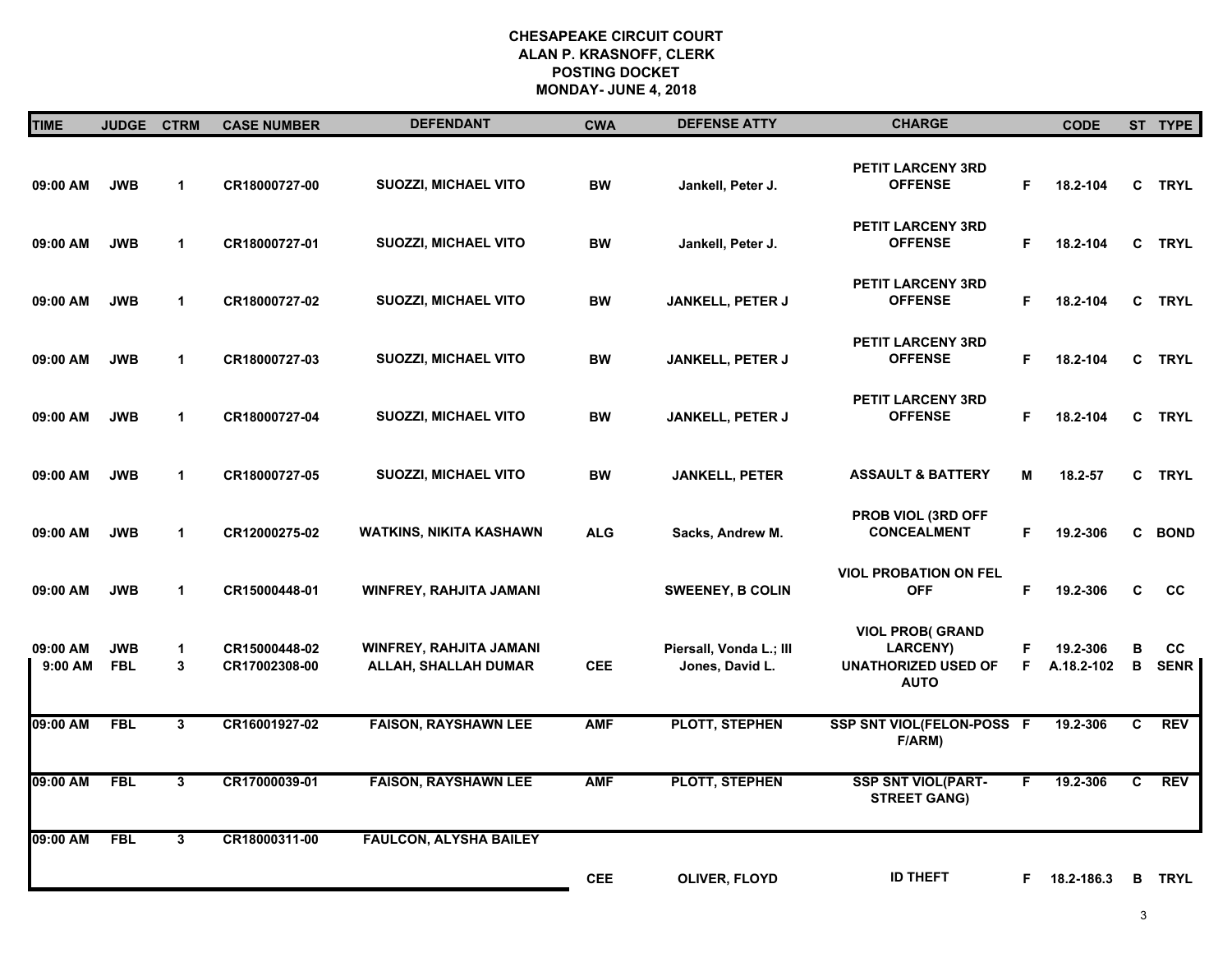| <b>TIME</b> | <b>JUDGE</b> | <b>CTRM</b> | <b>CASE NUMBER</b> | <b>DEFENDANT</b>               | <b>CWA</b> | <b>DEFENSE ATTY</b>      | <b>CHARGE</b>                                      |    | <b>CODE</b> |    | ST TYPE       |
|-------------|--------------|-------------|--------------------|--------------------------------|------------|--------------------------|----------------------------------------------------|----|-------------|----|---------------|
| 09:00 AM    | <b>FBL</b>   | 3           | CR18000311-01      | FAULCON, ALYSHA BAILEY         | <b>CEE</b> | OLIVER, FLOYD            | <b>UTILITIES-OBTAIN FALSE</b><br><b>INFO</b>       | F  | 18.2-187.1  | в  | <b>TRYL</b>   |
| 09:00 AM    | <b>FBL</b>   | 3           | CR17002193-00      | <b>HINES, TINA LORRIE</b>      | <b>CEE</b> | Reveley, H. K.; Jr.      | DWI, 3RD/SUB                                       | F. | C.18.2-266  | В  | <b>SENR</b>   |
| 09:00 AM    | <b>FBL</b>   | 3           | CR18001002-00      | <b>HODGES, DEANDRE RENARDO</b> | <b>DRT</b> | <b>DAWSON, SW</b>        | <b>BOND APPEAL</b>                                 | O  | 19.2-124    | C  | <b>BOND</b>   |
| 09:00 AM    | <b>FBL</b>   | 3           | CR18000796-00      | <b>HUGHES, ANTHONY LAMONT</b>  | <b>CEE</b> | <b>SWEENEY, B COLIN</b>  | ELUDE/DISREGARD POLICE-<br><b>FELONY</b>           | F  | 46.2-817B   | в  | <b>PLEA</b>   |
| 09:00 AM    | <b>FBL</b>   | 3           | CR07000767-01      | <b>IRELAND, THOMAS LEE</b>     | <b>AMF</b> | PLOTT, STEPHEN           | PROB VIOL (MANUF/PWID<br><b>COCAINE)</b>           | F  | 19.2-306    | C  | <b>REV</b>    |
| 09:00 AM    | <b>FBL</b>   | 3           | CR07001659-01      | <b>IRELAND, THOMAS LEE</b>     | <b>AMF</b> | PLOTT, STEPHEN           | <b>PROB VIOL (DISTR</b><br><b>COCAINE: 2ND)</b>    | F  | 19.2-306    | C  | <b>REV</b>    |
| 09:00 AM    | <b>FBL</b>   | 3           | CR10001468-01      | <b>IRELAND, THOMAS LEE</b>     | <b>AMF</b> | PLOTT, STEPHEN           | PROB VIOL (PWID COCAINE) F                         |    | 19.2-306    | C  | <b>REV</b>    |
| 09:00 AM    | <b>FBL</b>   | 3           | CR18000629-00      | <b>JACOBO, RICARDO</b>         | <b>CEE</b> | <b>MUSSONI, ERIK</b>     | <b>FORGE PUBLIC RECORD</b>                         | F  | 18.2-168    | C. | <b>PLEA</b>   |
| 09:00 AM    | <b>FBL</b>   | 3           | CR18000629-01      | <b>JACOBO, RICARDO</b>         | <b>CEE</b> | <b>MUSSONI, ERIK</b>     | <b>FORGE PUBLIC RECORD</b>                         | F  | 18.2-168    | C  | <b>PLEA</b>   |
| 09:00 AM    | <b>FBL</b>   | 3           | CR18000250-00      | JOHNSON, KATCHONA ELCIA        | <b>DAM</b> |                          | <b>ARSON</b>                                       | F. | 18.2-77     |    | <b>B</b> TRYL |
| 09:00 AM    | <b>FBL</b>   | 3           | CR18000250-01      | JOHNSON, KATCHONA ELCIA        | <b>DAM</b> |                          | <b>BOMB/BURN THREAT:</b><br><b>ACCUSED&gt;=15Y</b> | F. | 18.2-83     |    | <b>B</b> TRYL |
| 09:00 AM    | <b>FBL</b>   | 3           | CR17002162-00      | <b>MILLS, ANTONIO DUANE</b>    | <b>CEE</b> | <b>PASS, STEPHANIE P</b> | <b>FORGERY</b>                                     | F  | 18.2-168    | в  | <b>PLEA</b>   |
| 09:00 AM    | <b>FBL</b>   | 3           | CR17002162-01      | <b>MILLS, ANTONIO DUANE</b>    | <b>CEE</b> | <b>PASS, STEPHANIE P</b> | <b>FALSE IDENTITY TO LEO</b>                       | Μ  | 19.2-82.1   | в  | <b>PLEA</b>   |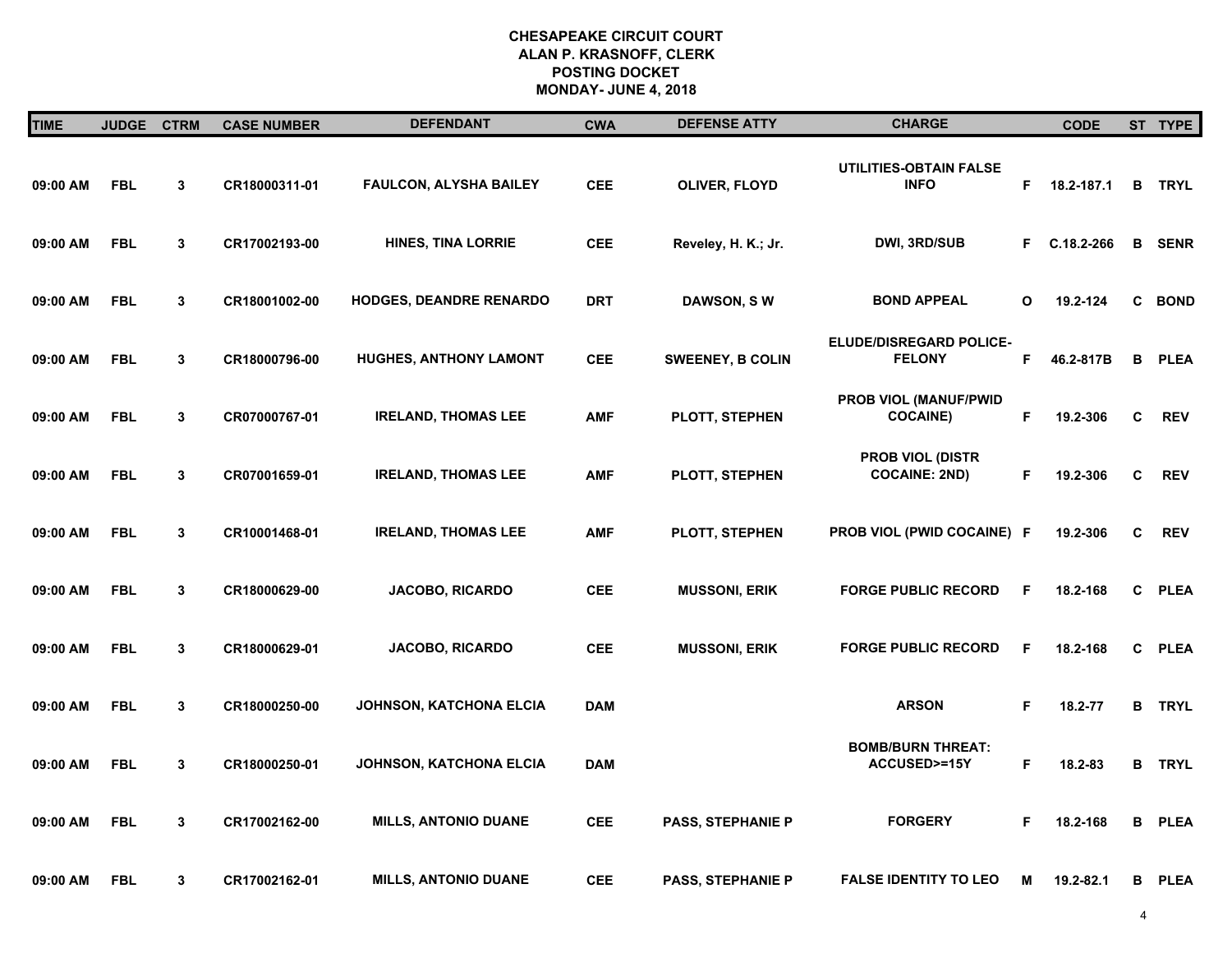| <b>TIME</b>   | <b>JUDGE</b> | <b>CTRM</b> | <b>CASE NUMBER</b> | <b>DEFENDANT</b>                | <b>CWA</b> | <b>DEFENSE ATTY</b>         | <b>CHARGE</b>                                   |    | <b>CODE</b>      |          | ST TYPE     |
|---------------|--------------|-------------|--------------------|---------------------------------|------------|-----------------------------|-------------------------------------------------|----|------------------|----------|-------------|
| 09:00 AM      | <b>FBL</b>   | 3           | CR17002162-02      | <b>MILLS, ANTONIO DUANE</b>     | <b>CEE</b> | <b>PASS, STEPHANIE P</b>    | <b>DRIV UNDER</b><br><b>REVO/SUSPENSION 8TH</b> | М  | B.46.2-301       | S.       | <b>PLEA</b> |
| 09:00 AM      | <b>FBL</b>   | 3           | CR02002162-00      | <b>REID, KENNETH DUJON</b>      |            | <b>CHARLES BASHARA</b>      | <b>HABITUAL OFFENDER</b>                        | М  | A.46.2-357       | B        | cc          |
| 09:00 AM      | <b>FBL</b>   | 3           | CR14001162-03      | <b>RIDDICK, AHKEY LAMONT</b>    | <b>SNS</b> | <b>SHORT, JAMES</b>         | <b>VIOL PROB(GRAND</b><br><b>LARCENY)</b>       | F  | 19.2-306         | C        | <b>REV</b>  |
| 09:00 AM      | <b>FBL</b>   | 3           | CR18000222-01      | <b>RIDDICK, AHKEY LAMONT</b>    | <b>AMF</b> | <b>CROOK, HEATHER BUYRN</b> | <b>BURGLARY</b>                                 | F  | 18.2-90          | C        | <b>SENR</b> |
| 09:00 AM      | <b>FBL</b>   | 3           | CR18000222-04      | <b>RIDDICK, AHKEY LAMONT</b>    | <b>AMF</b> | <b>CROOK, HEATHER BUYRN</b> | <b>CONSPIRACY ROBBERY</b>                       | F  | 18.2-58          | C        | <b>SENR</b> |
| 09:00 AM      | <b>FBL</b>   | 3           | CR18000222-07      | <b>RIDDICK, AHKEY LAMONT</b>    | <b>AMF</b> | <b>CROOK, HEATHER BUYRN</b> | <b>USE FIREARM IN FELONY</b><br><b>1ST OFF</b>  | F. | 18.2-53.1        | C        | <b>SENR</b> |
| 09:00 AM      | <b>FBL</b>   | 3           | CR18000625-00      | <b>WARGO, KRISTI SUSANN</b>     | <b>CEE</b> | OLIVER, FLOYD               | <b>FAIL TO RETURN BAILMENT</b><br><b>PROP</b>   | F  | 18.2-117         | в        | <b>PLEA</b> |
| 09:00 AM      | <b>FBL</b>   | 3           | CR17000835-05      | <b>WILLIAMS, DAEVON KEYONTE</b> | <b>AMF</b> | <b>SHORT, JAMES E</b>       | PROB VIOL (ROBBERY)                             | F  | 19.2-306         | C        | <b>REV</b>  |
| 09:00 AM      | <b>FBL</b>   | 3           | CR17000835-06      | <b>WILLIAMS, DAEVON KEYONTE</b> | <b>AMF</b> | <b>SHORT, JAMES</b>         | PROB VIOL (ABDUCTION)                           | F  | 19.2-306         | C        | <b>REV</b>  |
| 09:00 AM      | <b>FBL</b>   | 3           | CR18000408-00      | <b>WILLIAMS, DAEVON KEYONTE</b> | <b>AMF</b> | <b>BOSLEY, CORIE</b>        | POSSESS AMMO BY FELON F                         |    | 18.2-308.2       | в        | <b>PLEA</b> |
| 09:00 AM      | <b>FBL</b>   | 3           | CR15001487-00      | <b>WINSTON, BRIONDA D</b>       |            | <b>MARLE, SIMON</b>         | <b>FORGE CHECK</b>                              | F  | 18.2-172         | B        | cc          |
| 09:00 AM      | <b>MATA</b>  | 6           | CR18000323-00      | <b>ANDERSON, RYON C</b>         | <b>KAM</b> | <b>CONNOR, RAPHAEL C</b>    | <b>FALSE STATEMENT</b><br><b>CONSENT FORM</b>   |    | F 18.2-308.2:2   | <b>B</b> | <b>MOT</b>  |
| 09:00 AM MATA |              | 6           | CR18000323-00      | <b>ANDERSON, RYON C</b>         | <b>KAM</b> | <b>CONNOR, RAPHAEL C</b>    | <b>FALSE STATEMENT</b><br><b>CONSENT FORM</b>   |    | F 18.2-308.2:2 B |          | <b>TRYL</b> |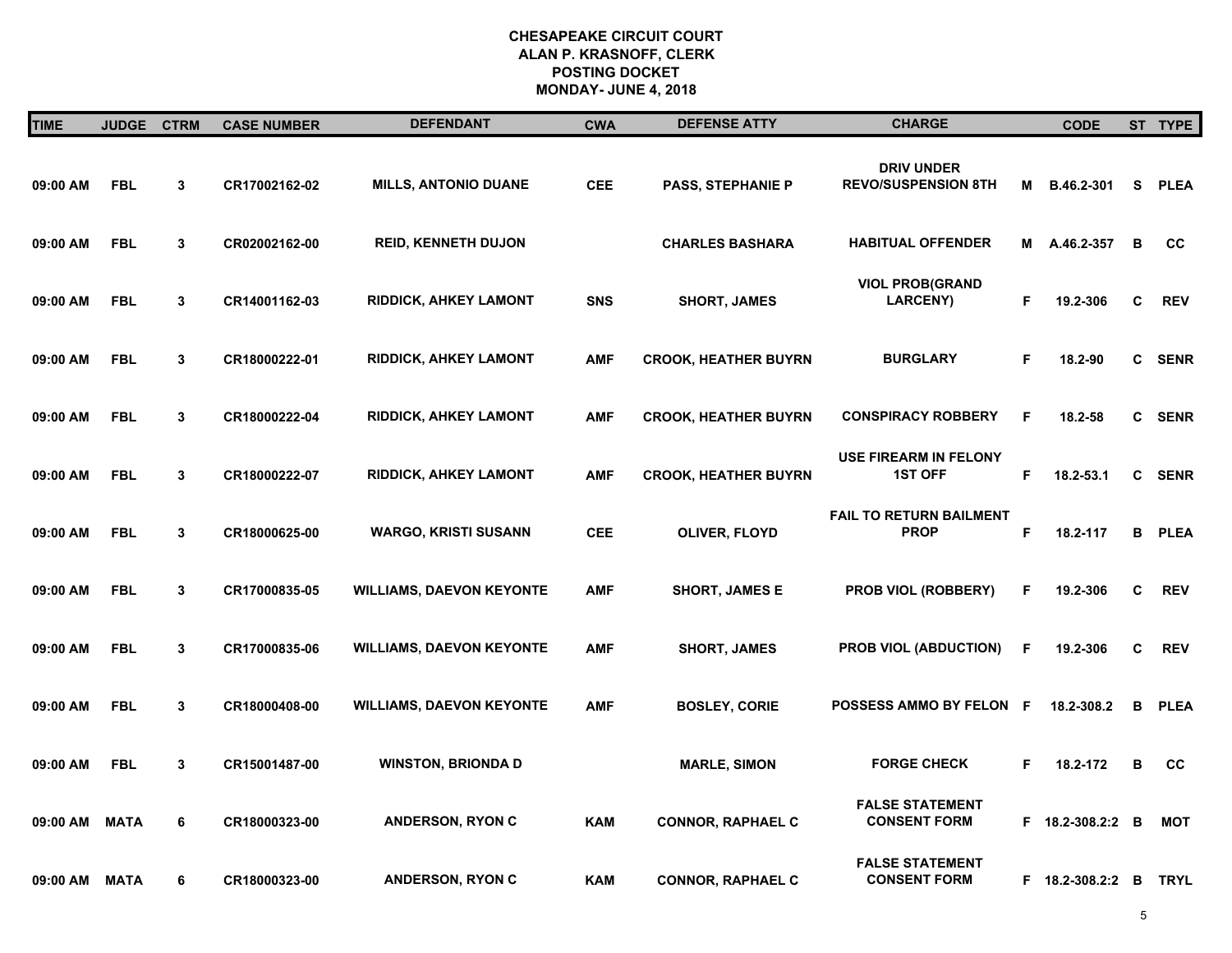| <b>TIME</b>   | <b>JUDGE</b> | <b>CTRM</b> | <b>CASE NUMBER</b> | <b>DEFENDANT</b>             | <b>CWA</b> | <b>DEFENSE ATTY</b>          | <b>CHARGE</b>                                   |    | <b>CODE</b> |    | ST TYPE       |
|---------------|--------------|-------------|--------------------|------------------------------|------------|------------------------------|-------------------------------------------------|----|-------------|----|---------------|
| 09:00 AM MATA |              | 6           | CR17000984-00      | <b>CALDWELL, LAQUANDA</b>    | <b>KAM</b> | <b>HARRINGTON, HEATHER M</b> | <b>ABDUCTION</b>                                | F  | 18.2-47     |    | <b>B</b> TRYL |
| 09:00 AM MATA |              | 6           | CR17000984-01      | <b>CALDWELL, LAQUANDA</b>    | <b>KAM</b> | <b>HARRINGTON, HEATHER M</b> | <b>MALICIOUS WOUNDING</b>                       | F  | $18.2 - 51$ |    | <b>B</b> TRYL |
| 09:00 AM MATA |              | 6           | CR17000984-02      | <b>CALDWELL, LAQUANDA</b>    | <b>KAM</b> | <b>HARRINGTON, HEATHER M</b> | <b>ROBBERY</b>                                  | F. | 18.2-58     |    | <b>B</b> TRYL |
| 09:00 AM MATA |              | 6           | CR17000984-03      | <b>CALDWELL, LAQUANDA</b>    | <b>KAM</b> | <b>HARRINGTON, HEATHER M</b> | <b>GRAND LARCENY: AUTO</b><br><b>THEFT</b>      | F  | 18.2-95     |    | <b>B</b> TRYL |
| 09:00 AM MATA |              | 6           | CR17002039-00      | <b>ENGLAND, BILLY</b>        | <b>SNS</b> | <b>CASSIDY, DAVID</b>        | <b>AGGRAVATED SEXUAL</b><br><b>BATTERY</b>      | F  | 18.2-67.3   | в  | <b>PLEA</b>   |
| 09:00 AM      | MATA         | 6           | CR17002039-01      | <b>ENGLAND, BILLY</b>        | <b>SNS</b> | <b>CASSIDY, DAVID</b>        | <b>INDECENT EXPOSURE BY</b><br><b>G/PARENT</b>  | F  | 18.2-370    | в  | <b>PLEA</b>   |
| 09:00 AM      | <b>MATA</b>  | 6           | CR17002039-02      | <b>ENGLAND, BILLY</b>        | <b>SNS</b> | <b>CASSIDY, DAVID</b>        | PEEP INTO DWELLING THRU<br><b>DOOR</b>          | M  | 18.2-130    | в  | <b>PLEA</b>   |
| 09:00 AM      | <b>MATA</b>  | 6           | CR18000591-00      | JARRETT, DOMINIQUE LAMONT    | <b>AEP</b> | <b>FORSTIE, AARON</b>        | <b>POSS OF MARIJUANA</b>                        | М  | 18.2-250.1  | C  | <b>TRYL</b>   |
| 09:00 AM      | MATA         | 6           | CR18000591-01      | JARRETT, DOMINIQUE LAMONT    | <b>AEP</b> | <b>FORSTIE, AARON</b>        | ELUDE/DISREGARD POLICE-<br><b>FELONY</b>        | F. | 46.2-817B   | C  | <b>TRYL</b>   |
| 09:00 AM      | <b>MATA</b>  | 6           | CR18000591-02      | JARRETT, DOMINIQUE LAMONT    | <b>AEP</b> | OLIVER, FLOYD                | <b>DRIVE W/LIC REVOKED, 3+</b><br><b>IN 10Y</b> | M  | 46.2-301    | C. | <b>TRYL</b>   |
| 09:00 AM      | <b>MATA</b>  | 6           | CR14001507-03      | <b>MILLS, CHRISTINA MONA</b> | <b>AEP</b> | <b>DIALLO, MORRIS K</b>      | <b>SUSP SNT VIOL (FORGE</b><br>CHECK)           | F. | 19.2-306    | C  | <b>BOND</b>   |
| 09:00 AM      | <b>MATA</b>  | 6           | CR14001507-04      | <b>MILLS, CHRISTINA MONA</b> | <b>AEP</b> | <b>MORRIS, DIALLO K</b>      | SUSP SNT VIOL(OBT MON-<br><b>FAL PRE)</b>       | F  | 19.2-306    | C  | <b>BOND</b>   |
| 09:00 AM MATA |              | 6           | CR12001750-00      | <b>NOSAY, ANGELA MARIE</b>   |            | <b>O'BRIEN, WILLIAM H</b>    | DWI, 1ST                                        | M  | A.18.2-266  | в  | cc            |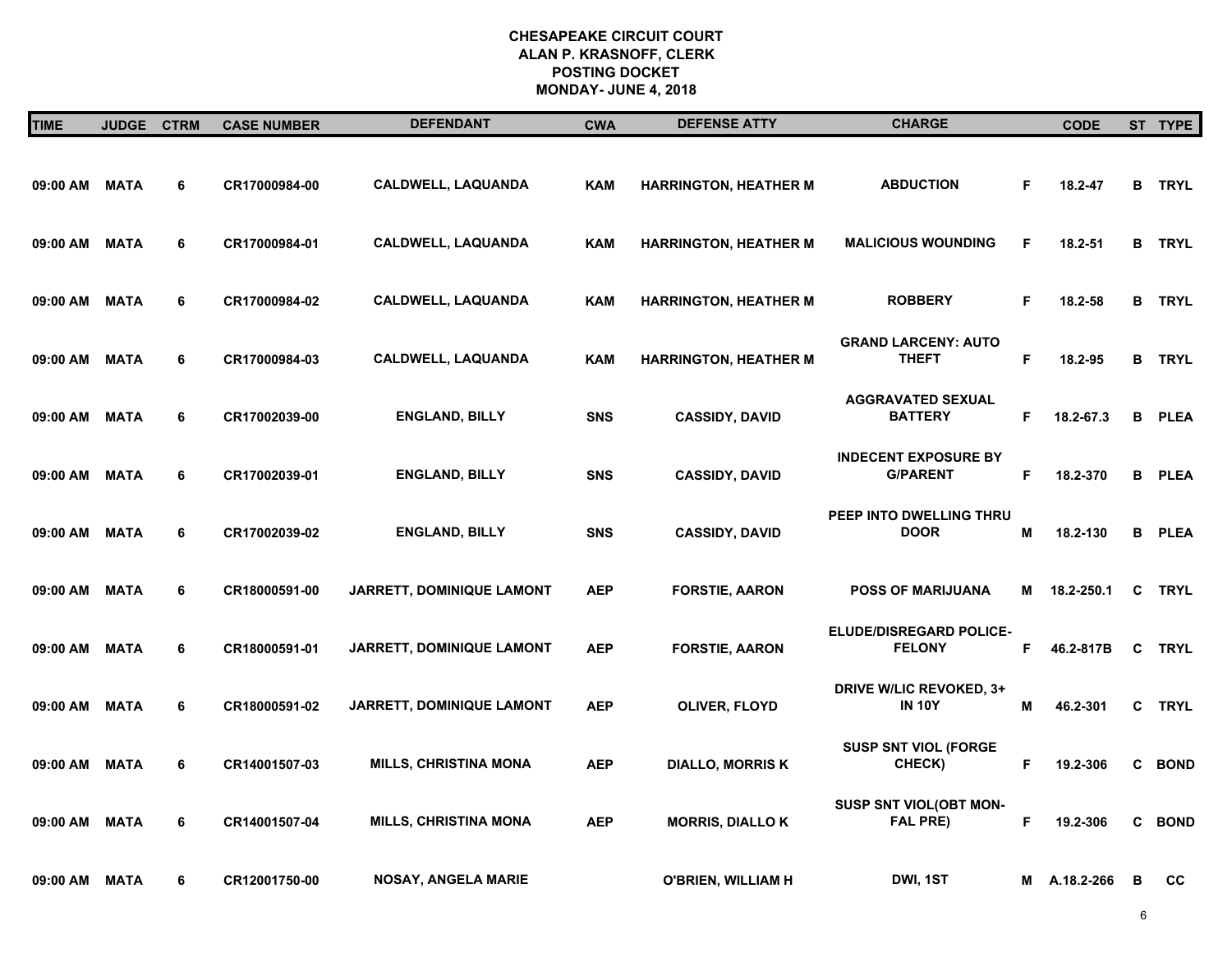| <b>TIME</b> | <b>JUDGE</b> | <b>CTRM</b>  | <b>CASE NUMBER</b> | <b>DEFENDANT</b>               | <b>CWA</b> | <b>DEFENSE ATTY</b>   | <b>CHARGE</b>                                 |    | <b>CODE</b> |    | ST TYPE     |
|-------------|--------------|--------------|--------------------|--------------------------------|------------|-----------------------|-----------------------------------------------|----|-------------|----|-------------|
| 09:00 AM    | <b>MATA</b>  | 6            | CR17002116-00      | POWELL, DAPHNE ELIZABETH       | <b>JAF</b> | Morris, Diallo K.     | <b>DWI PRIOR MANSLAU, BAC</b><br>.15-.20      | F. | 18.2-266    | B  | <b>PLEA</b> |
| 09:30 AM    | <b>RDS</b>   | $\mathbf{2}$ | CR17001220-01      | <b>KENNER, BRITTANY NICOLE</b> |            |                       | <b>PROB VIOL (POSSESS)</b><br><b>COCAINE)</b> | F  | 19.2-306    | C. | <b>ADAT</b> |
| 09:30 AM    | <b>RDS</b>   | $\mathbf{2}$ | CR17001170-01      | SMITH, CORNELL UYLSSES; JR     |            | <b>BYRUM, ERICA L</b> | <b>FTA-TRYL</b>                               | м  | 18.2-456    | C  | <b>TBS</b>  |
| 09:30 AM    | <b>RDS</b>   | $\mathbf{2}$ | CR17001170-00      | SMITH, CORNELL UYLSSESS; JR    | <b>PLS</b> | <b>BYRUM, ERICA L</b> | <b>GRAND LARCENY</b>                          | F  | 18.2-95     | C. | <b>TBS</b>  |